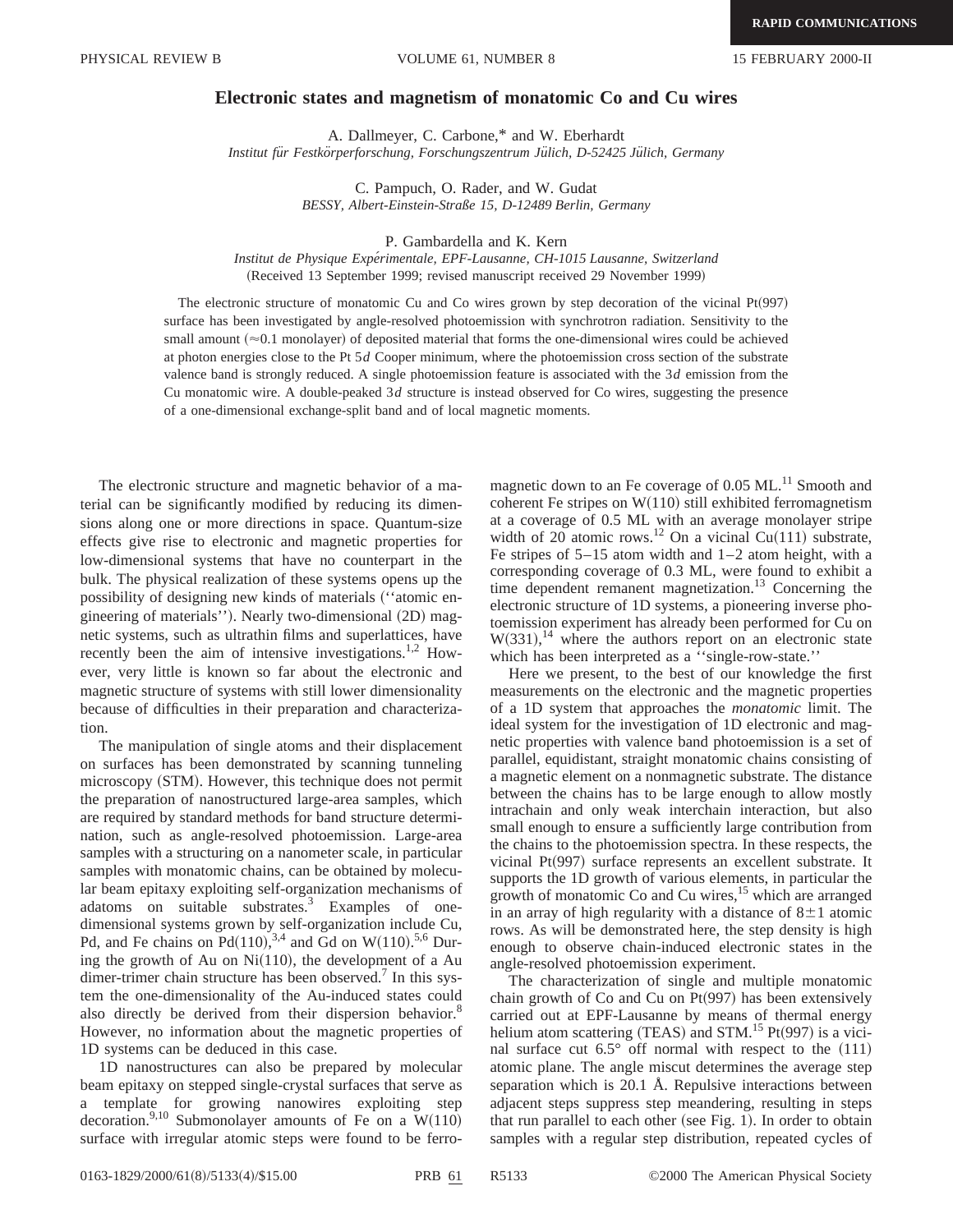

FIG. 1. STM topograph  $\left(\frac{dz}{dx} \mod 0\right)$  of the clean Pt(997) surface. The terrace width distribution follows a Gaussian law with an average spacing of 20.1 Å [standard deviation  $\sigma$ = 2.9 Å (Ref. 27)]. The step edges appear as white lines. Step down direction is from the upper right to the lower left. The inset shows the decoration of the Pt steps by single monatomic Co chains (indicated by the arrows). FIG. 2. Photoemission spectra of clean Pt(997) and after the

sputtering and annealing to 850 K are performed in a UHV environment (base pressure  $1 \times 10^{-10}$  mbar), followed by a few minutes exposure to  $1 \times 10^{-7}$  mbar oxygen and by a flash to  $T > 1000$  K to remove residual contaminants. Cooling the sample to the deposition temperature has to be done at a slow rate  $( $40$  K/min) to prevent step bunching effects.$ The quality of the periodic pattern can be routinely checked by taking TEAS diffraction spectra or by low energy electron diffraction (LEED) measurements.

The growth of Co and Cu monatomic chains along the Pt step edges can be followed in real time by TEAS measurements in grazing incidence conditions.<sup>10,15</sup> TEAS results show that smooth monatomic row growth takes place above 250 K and 150 K for Co and Cu, respectively. The deposition of 0.12 ML in the allowed range of temperatures results in the decoration of each step by a single monatomic row. The inset in Fig. 1 shows Co monatomic chains decorating Pt steps after deposition at 250 K. Chains wider than one atomic row can be obtained by increasing the coverage up to 1 ML.

The angle-resolved photoemission measurements were performed at the undulator beamline TGM-5 at BESSY. The energy analysis of the photoemitted electrons was performed with a 90°-spherical electron energy analyzer with an energy and angle resolution of 250 meV and  $\pm 1^{\circ}$ , respectively. Unless specifically mentioned, all measurements have been performed at room temperature. After repeated cycles of Ne-ion sputtering and annealing, a very good LEED pattern with sharp diffraction spots and a low background intensity confirmed a high degree of structural order in the topmost surface layers. In addition to the  $p(1\times1)$  spots we found extra spots that were induced by the step edges and stressed the high surface quality of the sample used in the photoemission



deposition of  $0.12$  ML Co taken at photon energies of  $(a)$  40 eV and  $~$  (b) 143 eV. The inset shows the atomic photoionization cross sections for  $5d$  transition metals (e.g., Pt) and  $3d$  transition metals  $(e.g., Cu and Co)$  as a function of photon energy  $(Ref. 16)$ .

experiment. The base pressure of  $1 \times 10^{-10}$  mbar rose to 4  $\times 10^{-10}$  mbar as Co and Cu were deposited by electron beam evaporation. The thickness calibration was done by means of a quartz crystal microbalance. A cross check with Auger spectroscopy enabled us to make a direct comparison of the absolute amounts of deposited material between the samples prepared at BESSY and the ones studied at EPF-Lausanne.

A serious problem for the determination of the electronic states of 1D monatomic chains by angle-resolved valence band photoemission is the small amount of deposited material  $(\approx 0.1 \text{ ML})$  and its weak contribution to the photoemission spectra which makes the identification of chain-induced states very difficult. It is therefore crucial to find experimental conditions that offer a high spectroscopical sensitivity for the chain-induced states. In fact, for an arbitrary choice of photon energy, nearly no changes in the photoemission spectra could be found after the preparation of Cu or Co wires. This is demonstrated in Fig.  $2(a)$ , which shows photoemission spectra of the clean  $Pt(997)$  substrate and of 0.12 ML Co on Pt $(997)$ , taken at a photon energy of 40 eV. The sensitivity for the small amount of deposited Co can be strongly enhanced, taking advantage of the Pt 5*d* Cooper minimum. The atomic photoionization cross sections for 3*d* and 5*d* transition metals are shown in the inset of Fig. 2. The corresponding cross section ratios in the solid state were found to be of similar magnitude.<sup>17</sup> Photoemission spectra of the clean Pt substrate and with a coverage of 0.12 ML Co show indeed strong changes at a photon energy of  $143 \text{ eV}$  [Fig.  $2(b)$ .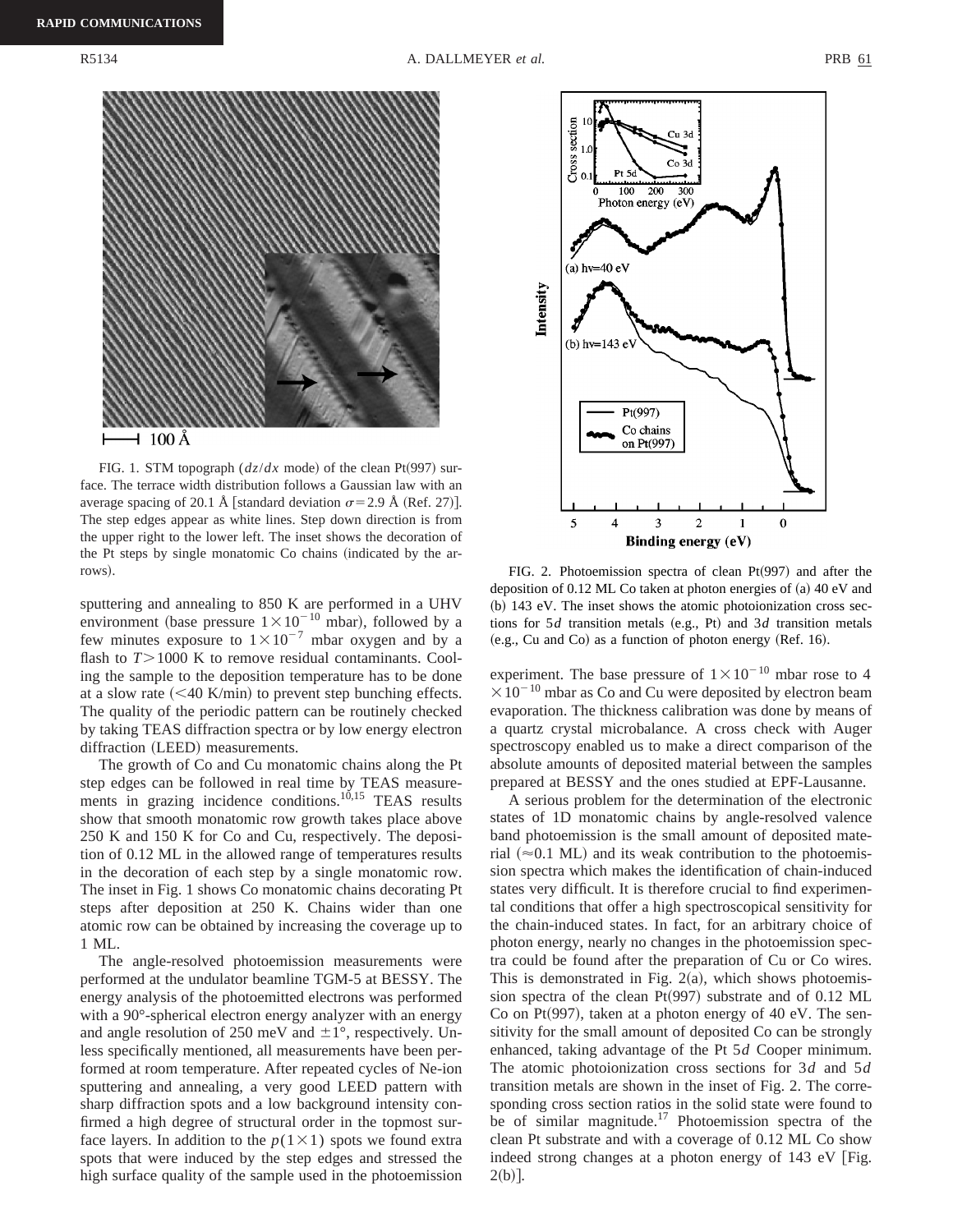

FIG. 3. (a) Photoemission spectra taken at a photon energy of 122 eV displaying the development of Cu states on  $Pt(997)$  with increasing coverage. (b) Photoemission spectra taken at a photon energy of 122 eV displaying the development of Co states on Pt $(997)$  after deposition of up to 0.40 ML Co.

In Fig.  $3(a)$ , the changes of the electronic states with increasing Cu thickness are displayed. At coverages below 0.1 ML, the development of a single Cu 3*d* state at a binding energy of 2.3 eV already can be observed. No Cu-derived electronic states can be found close to the Fermi level because the Cu 3*d* shell is filled and the photoemission cross sections for *s* states are very small in this photon energy range. Above a coverage of 0.17 ML, the Cu 3*d* states shift to higher binding energy, and at 2.0 ML they have reached a value of 2.7 eV. These changes in the electronic structure are likely to reflect the changes in the dimensionality of the system. The development from a 1D to a 2D system, as it is realized for the growth of Cu and Co on  $Pt(997)$ , will result in different electronic configurations, that should lead to observable changes in the electronic structure. At a coverage of 0.17 ML, where the wires are already completely formed and the growth starts to become two-dimensional, $^{15}$  the shift of the Cu 3*d* states to higher binding energy begins to take place. For systems with 2D island or 3D cluster nucleation instead, almost no changes in the electronic structure can typically be observed with increasing coverage in the submonolayer regime, $18,19$  because for low coverages the average atomic coordination is already quite similar to the coordination in the monolayer or in the bulk, respectively.



FIG. 4. Difference spectrum showing the Co chain-induced states in comparison with a photoemission spectrum of a Co monolayer (not a difference spectrum) and schematic pictures of Co chains and a Co monolayer on  $Pt(997)$ .

For Co the development of the electronic states with increasing coverage also has been studied. The sequence of spectra in Fig.  $3(b)$  was taken at a photon energy of 122 eV and close to normal emission  $(4^{\circ}$  off normal). It shows that in the low-coverage region up to 0.4 ML, the changes of the electronic states related to the Co deposition clearly differ from the changes observed in the case of Cu. Here, close to the Fermi level and at a binding energy of approximately 2.4 eV, new electronic states appear in the photoemission spectra. With increasing Co deposition these structures become prominent in the spectra and their separation slightly decreases (see also Fig. 4).

In order to make the chain-induced states more clearly visible, a difference spectrum between the spectrum at 0.10 ML Co and the Pt spectrum has been formed. The normalization of the spectra has been done by equalizing the amplitude of the Pt peak at a binding energy of approximately 4 eV. The resulting spectrum is shown in Fig. 4 in comparison with a spectrum of a Co monolayer. In contrast to the single feature found for the Cu chains, we find two peaks for the Co chains located at binding energies of 0.3 eV and 2.4 eV.

We shall now discuss the presence of a single peak for the Cu chains and of two peaks for the Co chains. One could assume that one of the two Co peaks represents a Co-Pt interface state or a 1D modified surface state. Since for the same geometric arrangement, the electronic structure of Co and Cu is very similar and differs mainly in the energetic position of the bands, we could expect to observe Cu-Pt interface states or 1D Cu states, as well. This is not the case and therefore the double peak structure found for the Co chains is likely to have a *magnetic* origin. In contrast to Cu, that has a completely filled 3*d* shell, Co has a magnetic moment because its 3*d* shell is partially unoccupied. In the electronic structure, this results in an exchange splitting of the Co 3*d* bands that probably leads to the photoemission features close to the Fermi level and at a binding energy of 2.4 eV shown in Fig. 4. So the observation of a doublepeaked structure for the Co wires and of a single feature for the Cu wires strongly suggests the presence of a 1D exchange-split Co band and of local magnetic moments.